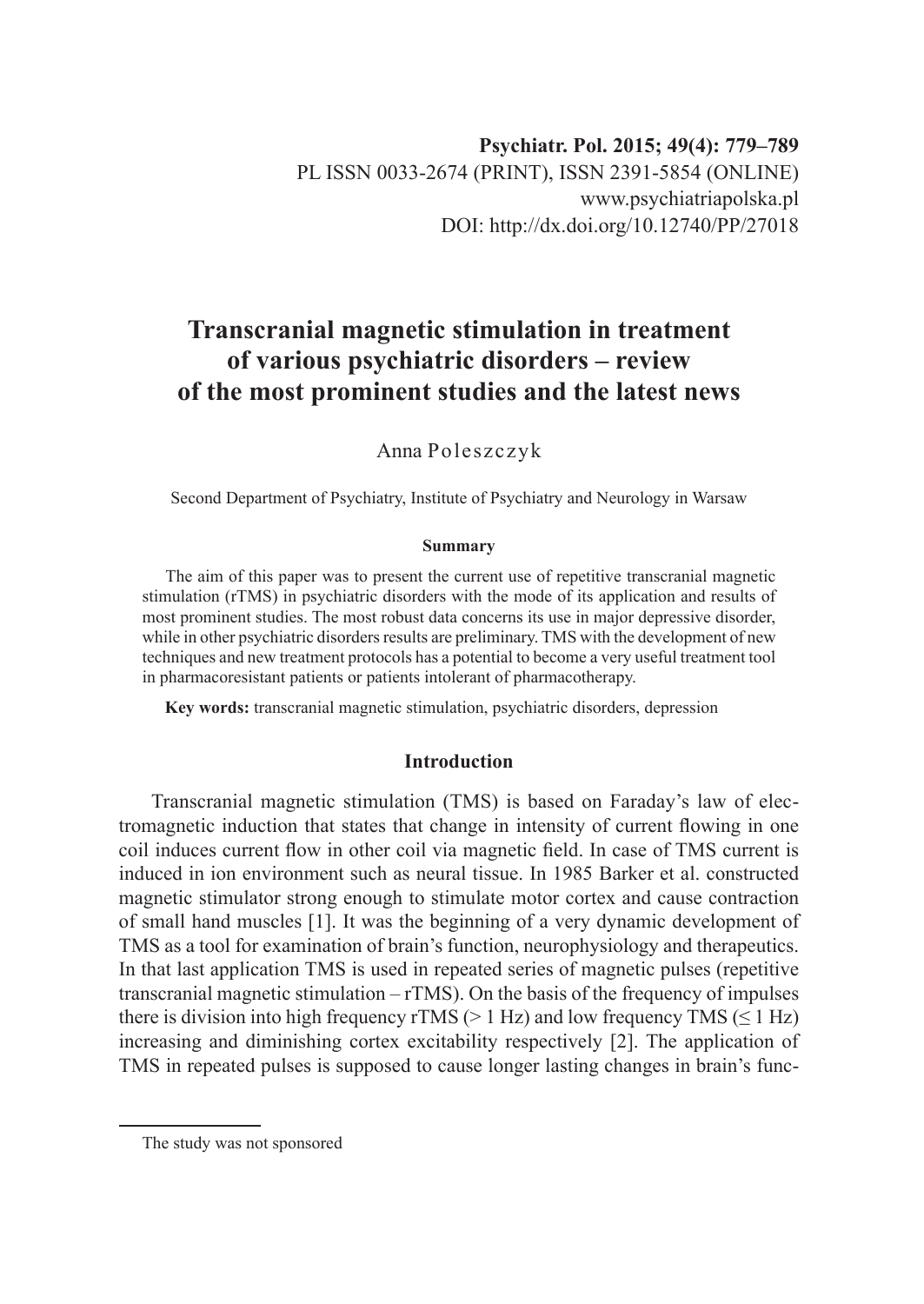tion which result from long lasting synaptic potentiation or depression [3]. rTMS is a non-convulsive, focal, circuit-based approach [4].

Initially rTMS research concentrated on depression [5–7], a few years later the first paper concerning an application on this method in auditory hallucinations was published [8, 9]. Further rTMS research gradually involved negative symptoms of schizophrenia, obsessive-compulsive disorder, substance addiction, cognitive disorders and others. This paper presents the most important information concerning application and efficacy of rTMS in selected psychiatric disorders.

## Affective disorders

The largest number of studies concerns application of rTMS in major depressive disorder. Typical place of stimulation is dorsolateral prefrontal cortex. Repeated stimulation in this area is thought to restore normal functioning of prefrontal and limbic regions implicated in mood regulation [10, 11]. Most of studies was based on supposed diminished function of left dorsolateral prefrontal cortex in depression and this place was fixed as standard for high frequency magnetic stimulation and respectively right prefrontal dorsolateral cortex for low frequency magnetic stimulation. This view is now regarded as significantly simplified and it can be thought that at least in some patients stimulation of other regions would increase effectiveness of the method [12, 13].

Among many studies in patients with major depressive disorder there are two multicenter sham-controlled studies of particular importance [14, 15]. O'Reardon et al. demonstrated that significantly more people remitted after six week of active treatment in comparison with people in control group. Remission and response rates were respectively 16% and 25%. Results of this study were basis for the authorisation in October 2008 by American Food and Drug Administration (FDA) of a device which was used for rTMS treatment in patients with major depressive disorder who failed to respond to one antidepressant medication at sufficient dose and duration. In the study conducted by George et al. remission occurred in 14.1% of patients in the group with active treatment and in 5.1% of patients in the group receiving sham stimulation, and mean time of treatment was 5.2 weeks. In open label phase of the study remission occurred in 30.5% of patients in mean time of six weeks [16]. The result is considered as better than application of next antidepressant drug in patients with similar number of previous unsatisfactory treatment trials in current depressive episode [17]. In interpretation of studies with sham stimulation in control group it is underlined that it is difficult to provide adequate placebo in application of this method [18].

Efficacy of rTMS principally in population with major depressive disorder was confirmed in open label trials. Carpenter et al. evaluated severity of symptoms in Clinical Global Impressions (CGI) and in a group of 307 subjects remission and response rates were respectively 37% and 58% [19]. Results of study conducted by Connolly et al. were in general similar, moreover, it included small group of patients with bi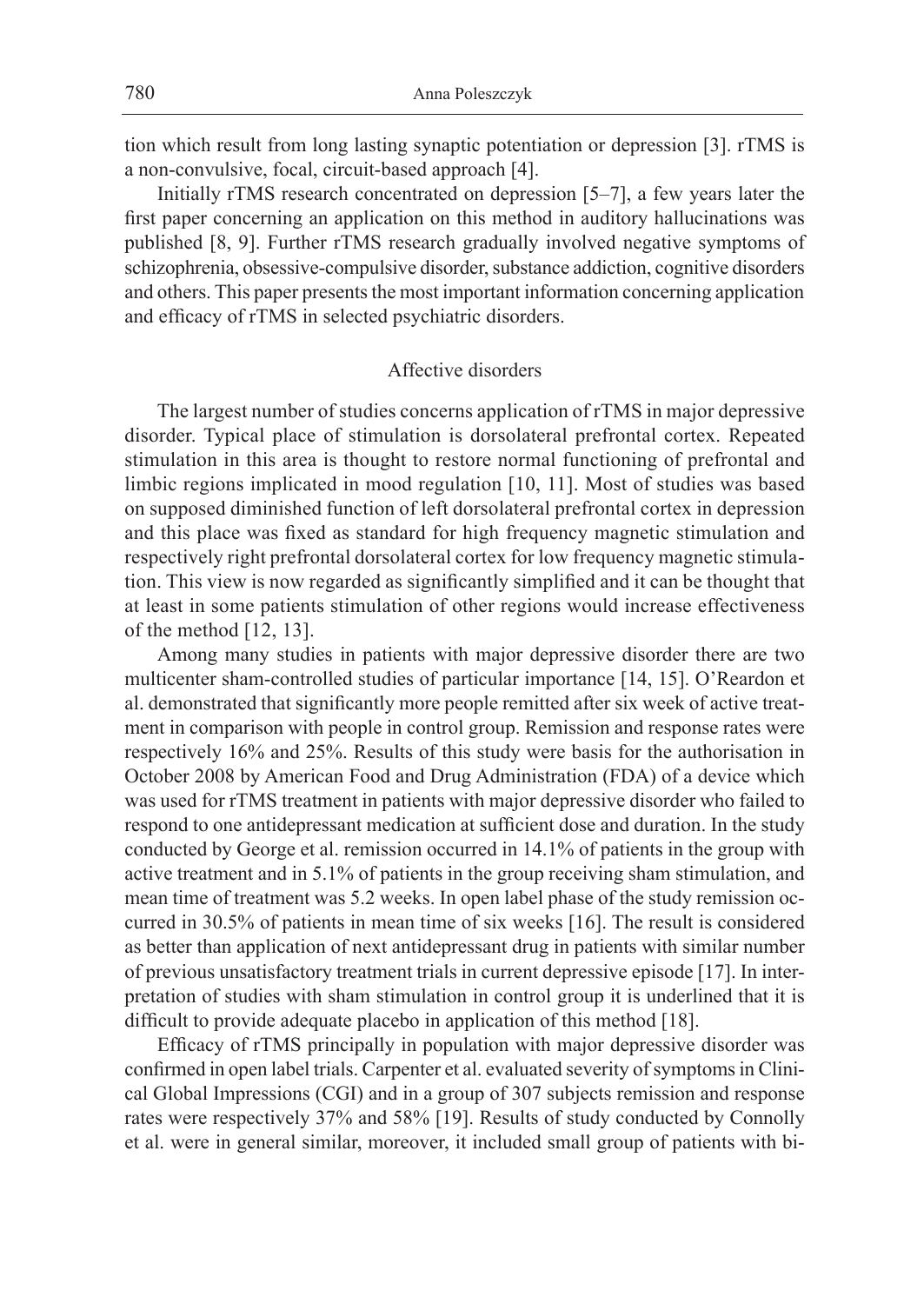polar depression [20]. Remission and reaction rates in this group were lower than in patients with major depressive disorder, probably due to higher treatment resistance in this group.

There are also reports on long term efficacy of rTMS as well as maintenance treatment [21, 22].

The only approved indication for rTMS use is major depressive disorder. In the United States the method is applied routinely and patients may count on reimbursement of six weeks of treatment and some taper sessions. In the European Union accessibility to this method is raising. Patients may have the use of it apart from private sector and treatment may be to some extent financed from public resources i.a. in the Great Britain (recently there was created the first Treatment Service financed by National Health System – Nottingham Neuromodulation Unit).

There are only a few trials on efficacy of rTMS in patients with bipolar depression [23–25]. In the recent study of Dell'Osso in 6 among 11 participating patients occurred reaction to treatment defined as Hamilton Depression Rating Scale score endpoint reduction of at least 50% [26].

In Poland there has been published only one study on rTMS in patients with major depressive disorder. Zyss et al. have not found significant antidepressant efficacy of rTMS [27]. The detailed description of TMS studies conducted by researchers in Krakow is to find in comprehensive monograph [28].

There are examined strategies for improving the efficacy of TMS. They include bilateral sequential stimulation [29] and increased number of stimuli [30]. There are conducted studies with the use of coils allowing for deeper stimulation of brain cortex (deep transcranial magnetic stimulation-dTMS) [31]. In January 2013 FDA authorised dTMS device for treatment patients with pharmacoresistant depression. The results of multicentre trial on this method in aforementioned population have not been published in scientific press and are known only from manufacturer's press release. There is also search for other places of stimulation e.g. prefrontal dorsomedial cortex [32]. Recently there have been began studies on TMS synchronized with individual alpha frequency (synchronized TMS – sTMS) in patients with major depressive disorder [33].

### Schizophrenia

Due to the diverse clinical presentation of schizophrenia, research on therapeutic use of rTMS concentrated separately on positive symptoms (particularly auditory verbal hallucinations) and negative symptoms.

It is thought that occurrence of auditory hallucinations comes from hyperactivity in the left temporo-parietal cortex [34]. Stimulation of this area at frequency of 1 Hz turned out to be effective in reduction of frequency and intensity of auditory verbal hallucinations in treatment-resistant patients [8, 9]. The results of further studies are equivocal. Although in the most recent meta-analysis it was described that rTMS at frequency of 1 Hz applied at area mentioned above has significant efficacy, also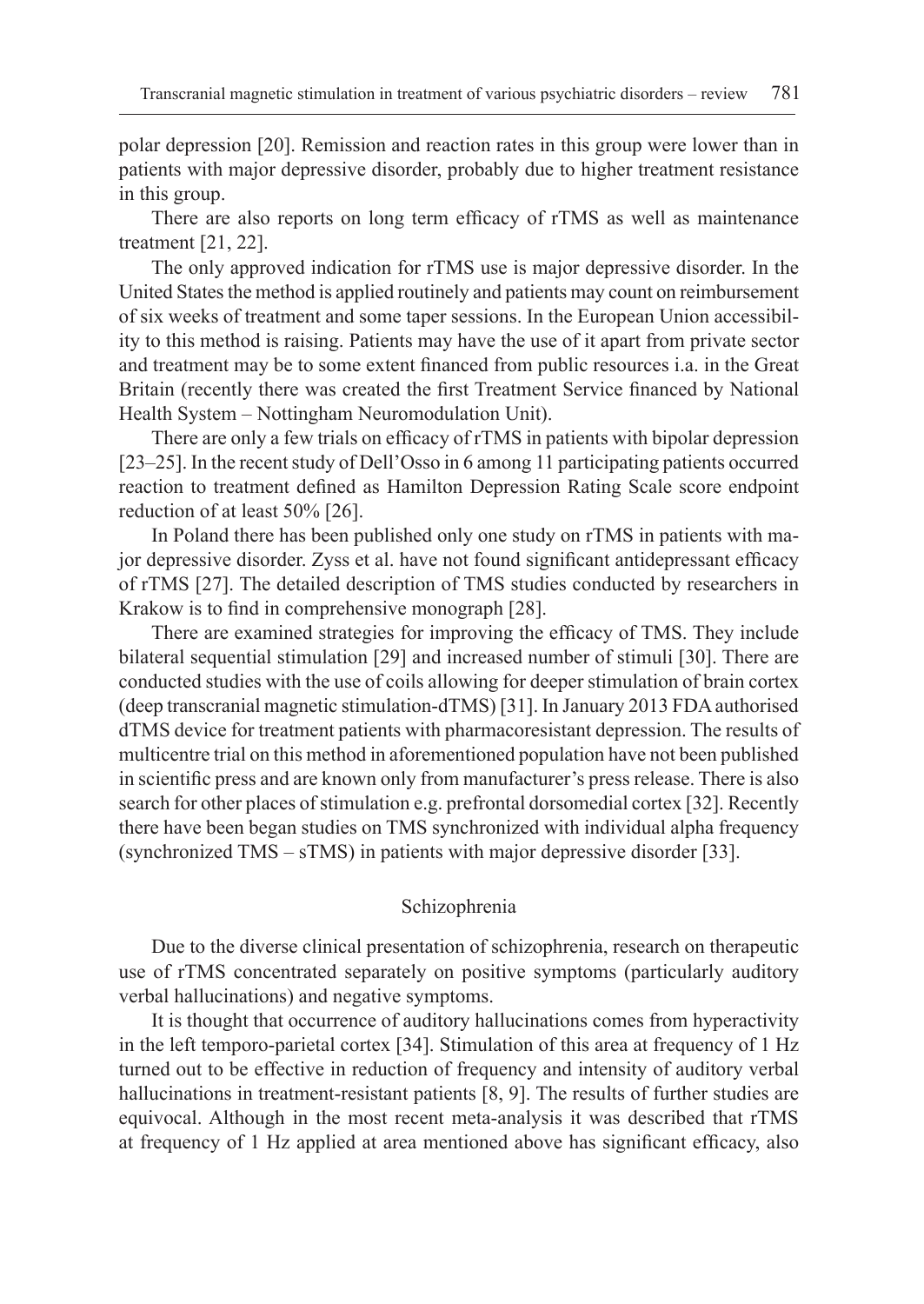in population of treatment-resistant patients (most of the studies included treatment resistant patients) [35].

Reduced frontal activation observed in people with negative schizophrenia symptoms [36] became the basis for trials of application of high frequency rTMS at dorsolateral prefrontal cortex. Cohen et al. in their pilot study, demonstrated small reduction of negative symptoms after stimulation at frequency of 20 Hz at area C3 and C4 according to 10-20 system (EEG) in six patients with chronic schizophrenia [37]. In the following two studies with the use of sequential bilateral stimulation real stimulation was not better than sham stimulation in reduction of negative symptoms [38, 39]. Given the results of currently available studies it seems that high frequency stimulation applied in left prefrontal cortex is the most effective approach towards negative symptoms of schizophrenia [40, 41]. However, the effect size in meta-analysis performed up to date indicate moderate or mild efficacy of this method. Although there has been preformed small number of research, the groups o participants were small and parameters of applied stimulation varied [41–43].

#### Obsessive-compulsive disorder

Although the aetiology and pathophysiology of obsessive-compulsive disorder (OCD) are not fully known, a growing evidence suggests that there are dysfunctions in the orbitofronto-striato-pallido-thalamic circuitry including the dorsolateral prefrontal cortex, orbitofrontal cortex, medial prefrontal cortex, anterior cingulate gyrus, supplementary motor area and basal ganglia [44]. Greenberg et al. were first to use rTMS in patients with OCD in 1997. They administered high frequency stimulation to the left and right dorsolateral prefrontal cortex or to mid-occipital cortex. Compulsions were significantly decreased for eight hours after right side stimulation [45]. In the most recent meta-analysis including 10 randomized controlled trials with sham stimulation rTMS applied to dorsolateral prefrontal cortex did not cause significant improvement measured in Yale-Brown Obsessive Compulsive Scale (Y-BOCS) [46]. In contrast, results of trials on low frequency at orbitofrontal cortex and supplementary motor area are promising [46]. There are only few such studies and they include small number of patients [46–49].

#### Alzheimer's disease

Numerous studies on rTMS effects on cognitive functions in healthy subjects were performed [50]. The discussion of these studies is beyond the scope of this paper. However, only few trials have been conducted in subjects with Alzheimer's disease (AD). Cotelli et al. observed improvement in auditory sentence comprehension in patients with moderate AD after two weeks of high frequency rTMS applied to dorsolateral prefrontal cortex [51]. Ahmed et al. demonstrated that high frequency sequential bilateral stimulation during five consecutive days gave significantly bet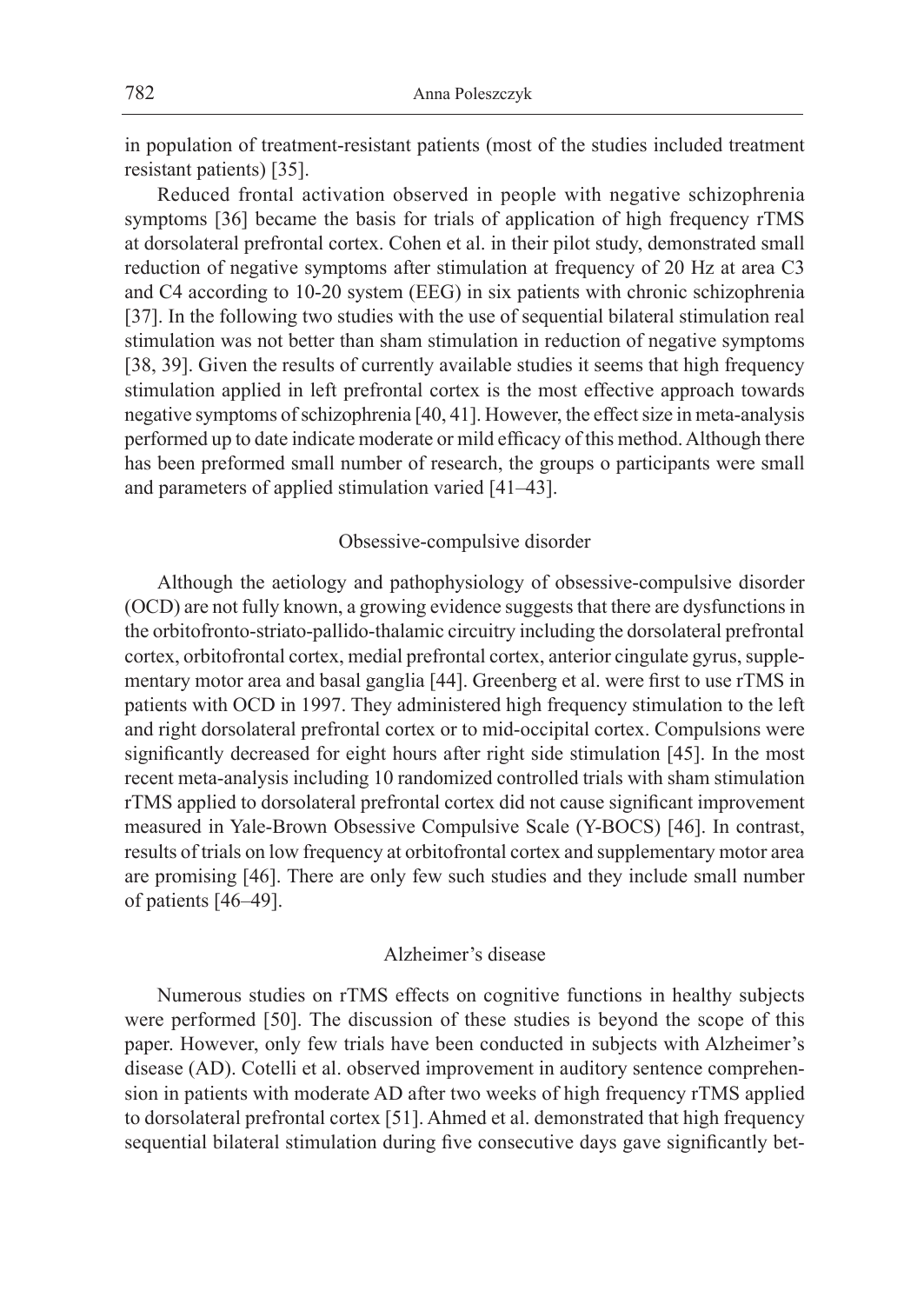ter improvement than low frequency and sham stimulation in subjects with mild and moderate dementia [52]. The severity of symptoms was assessed using Mini Mental State Examination (MMSE), Instrumental Daily Living Activity Scale (IDLAS) and Geriatric Depression Scale (GDS). In an open label study Bentwich et al. investigated the effects of rTMS together with cognitive training [53]. They applied high frequency stimulation in six distinct regions located with the aid of MRI: Broca's area and Wernicke's area (language functions), right and left dorsolateral prefrontal cortex (judgment, executive functions, and long-term memory) and right and left parietal somatosensory association cortex (spatial and topographical orientation and praxis). There was observed a significant improvement in Alzheimer's Disease Assessment Scale-Cognitive (ADAS-Cog) after six weeks of treatment and four and half months of maintenance sessions. It may suggest that rTMS allow to restore brain functions and to recruit compensatory neuronal networks [54]. rTMS in combination with cognitive training may turn out to be promising and safe approach in helping people with Alzheimer's disease [55].

## Addiction

In neurobiological studies there was established association between the use of psychoactive substances and the development of addiction and increase in dopaminergic activity in the mesocorticolimbic system [56]. Chronic use of psychoactive substances is thought to dysregulate mesolimibic [57] and prefronto-striatothalamic systems [58]. During withdrawal dopaminergic activity is reduced and it is associated with increased craving and risk of relapse [59]. It was shown that stimulation of the prefrontal cortex increases dopamine concentration in the caudate nucleus [60]. It is possible that even such a transient increases in dopamine release may reduce levels of craving [61]. It is thought that stimulation may influence changes arising in the brain reward system due to chronic use of psychoactive substances, as well as improve inhibitory influence of prefrontal cortex on their use [62].

In a pilot study with randomization and sham stimulation Johann et al. investigated if rTMS applied over left dorsolateral prefrontal cortex may influence tobacco craving [63, 64]. Its levels were assessed using a visual analogue scale. Participants who received real stimulation reported decreased levels of tobacco craving after single session which was the only part of the study. Following this study, Eichhammer et al. demonstrated decrease in the number of cigarettes smoked in six hours following rTMS session [65]. Amiaz et al. conducted a study including more participants, they applied ten sessions followed by one session per week during the next month, as well as exposure to smoking cues [66]. They observed that rTMS reduced cigarette consumption and levels of dependence, as well as craving induced by smoking cues, nevertheless the effect was not long-lasting.

In subjects with cocaine dependence Camprodon et al. found reduced cocaine craving after a single session of high frequency rTMS to the right dorsolateral pre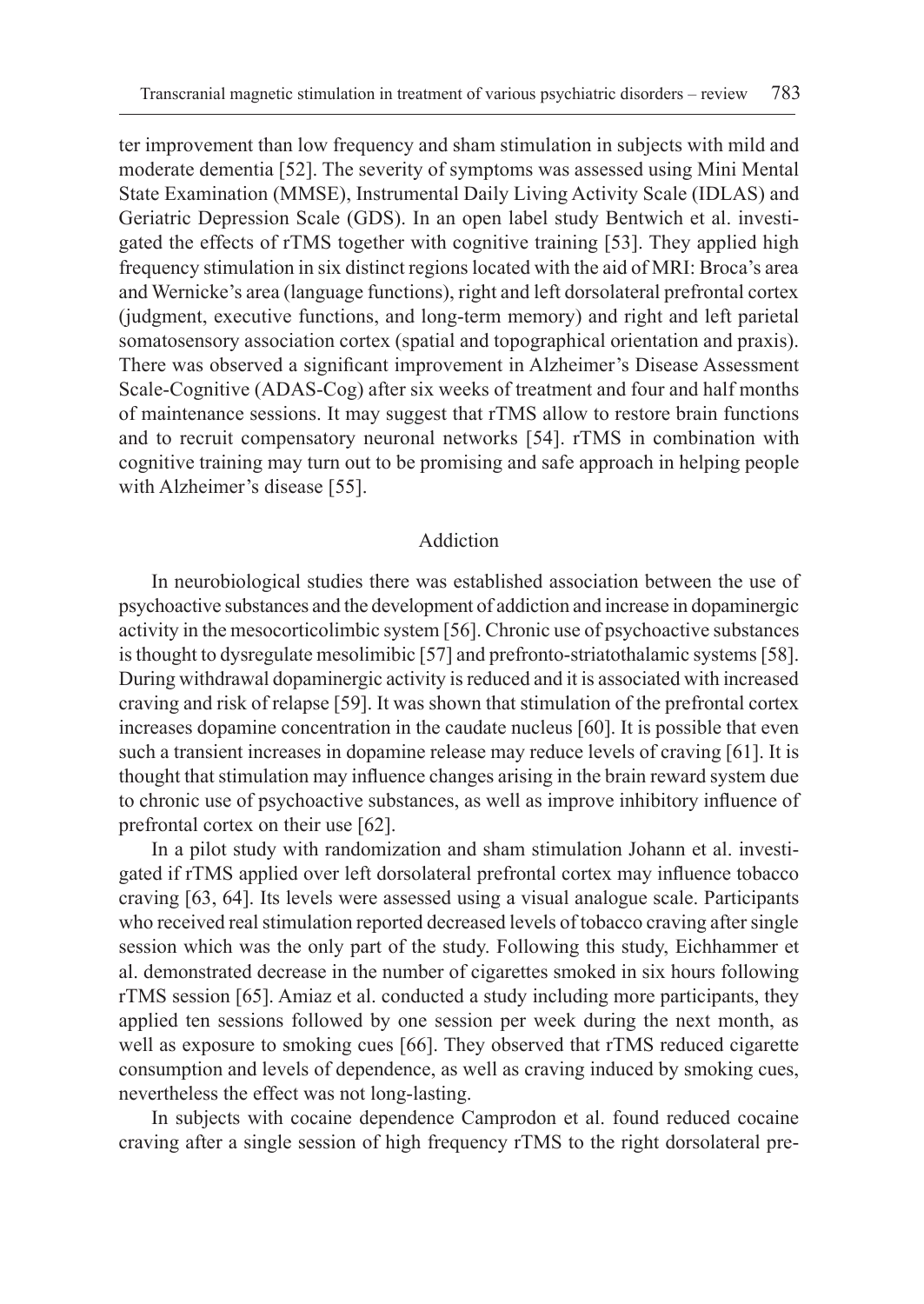frontal cortex, but not to the left [67]. In other study including ten sessions of high frequency rTMS to the left dorsolateral prefrontal cortex gradual reduction of craving was observed [68].

Mishra et al. demonstrated reduction in alcohol craving as a result of ten high frequency rTMS at right dorsolateral prefrontal cortex [69]. Herremans et al. examined the effect of a single high frequency rTMS session at right dorsolateral prefrontal cortex on alcohol craving just after the session (took place on Friday) and during the following weekend [70]. Reduction in alcohol craving was not observed. Maybe only one single session could not result in long-lasting changes [71].

#### **Recapitulation**

The most prominent data from clinical trials and everyday clinical practice is gathered for rTMS use in subjects with major depressive disorder. In this group of patients there is accepted protocol of treatment and guidelines.

Trials conducted in other groups of patients presented in this article were less numerous and smaller; the use of rTMS still has experimental character. In the majority of cases rTMS was applied as an add-on therapy to the ongoing unsatisfactory treatment. In all abovementioned groups of patients there is still search for the best regions for stimulation, most effective protocols of treatment as well as predictive factors of treatment response. There are also some trials on treatment of people with other psychiatric disorders than those mentioned above (e.g. eating disorders, posttraumatic stress disorder). There are ongoing multicentre trials on deep transcranial magnetic stimulation (dTMS) in various psychiatric disorders. Taking all these together, TMS may become very useful approach to the treatment of people with treatment resistant psychiatric disorders or not tolerating pharmacological treatment, but this issue surely needs further studies.

#### **References**

- 1. Barker AT, Jalinous R, Freeston IL. *Non-invasive magnetic stimulation of human motor cortex*. Lancet 1985; 1(8437): 1106–1107.
- 2. Fitzgerald PB, Fountain S, Daskalakis ZJ. *A comprehensive review of the effects of rTMS on motor cortical excitability and inhibition*. Clin. Neurophysiol. 2006; 117: 2584–2596.
- 3. Siebner HR, Rothwell J. *Transcranial magnetic stimulation: new insights into representational cortical plasticity*. Exp. Brain Res. 2003; 148(1): 1–16.
- 4. George MS, Post RM. *Daily left prefrontal repetitive transcranial magnetic stimulation for acute treatment of medication-resistant depression*. Am. J. Psychiatry 2011; 168(4): 356–364.
- 5. Höflich G, Kasper S, Hufnagel A, Ruhrmann S, Möller HJ. *Application of transcranial magnetic stimulation in treatment of drug-resistant major depression – a report of two cases*. Hum. Psychopharmacol. 1993; 8: 361–365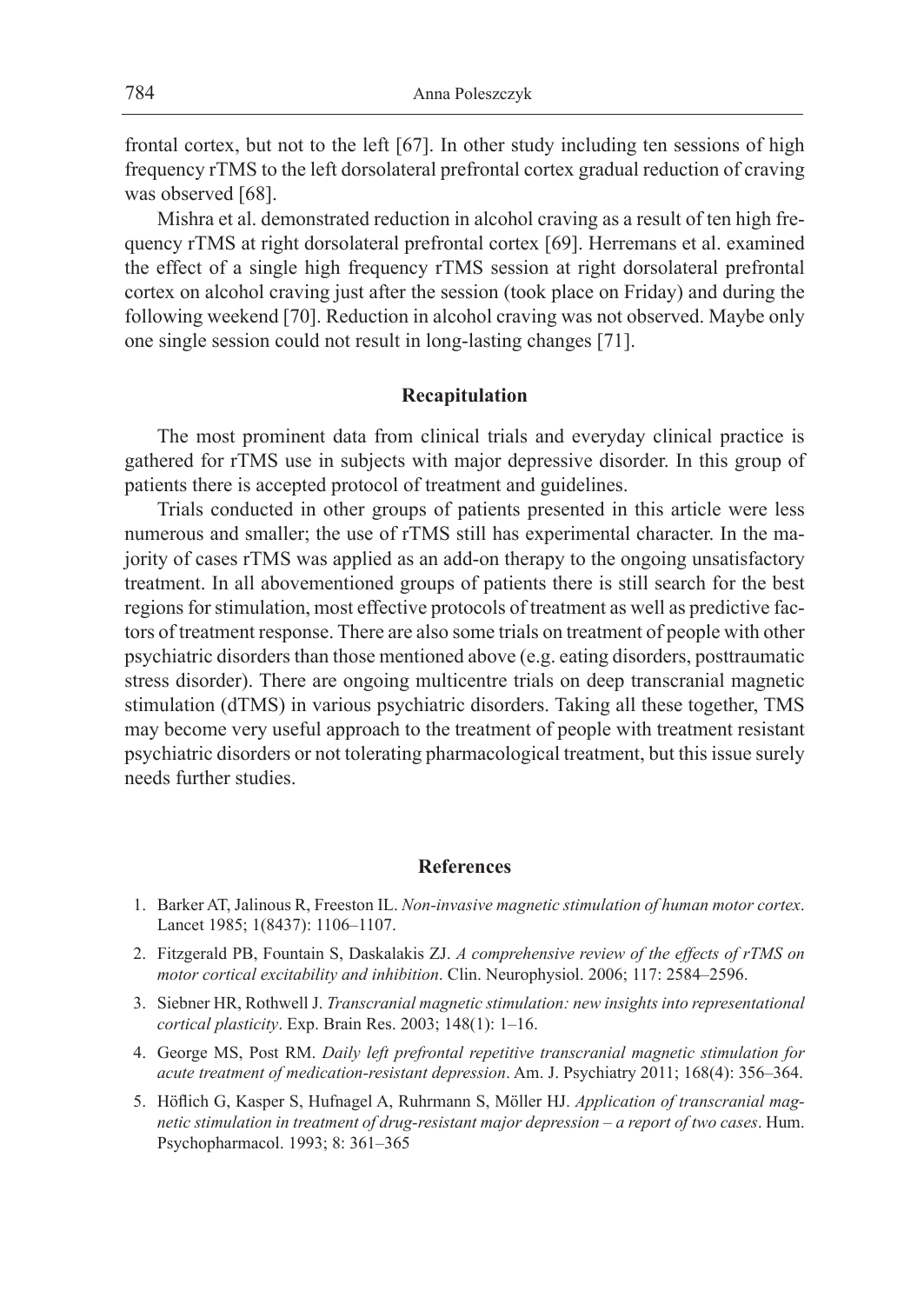- 6. George MS, Wassermann EM, Williams WA, Callahan A, Ketter TA, Basser P. et al. *Daily repetitive transcranial magnetic stimulation (rTMS) improves mood in depression*. Neuroreport 1995; 6(14): 1853–1856.
- 7. Slotema CW, Blom JD, Hoek HW, Sommer IE. *Should we expand the toolbox of psychiatric treatment methods to include repetitive transcranial magnetic stimulation (rTMS)? A metaanalysis of the efficacy of rTMS in psychiatric disorders*. J. Clin. Psychiatry 2010; 71(7): 873–884.
- 8. Hoffman RE, Boutros NN, Berman RM, Roessler E, Belger A, Krystal JH. et al. *Transcranial magnetic stimulation of left temporoparietal cortex in three patients reporting hallucinated "voices"*. Biol. Psychiatry 1999; 46: 130–132.
- 9. Hoffman RE, Boutros NN, Hu S, Berman RM, Krystal JH, Charney DS. *Transcranial magnetic stimulation and auditory hallucinations in schizophrenia*. Lancet 2000; 355(9209): 1073–1075.
- 10. George MS, Ketter TA, Post RM. *Prefrontal cortex dysfunction in clinical depression*. Depression 1994; 2(2): 59–72.
- 11. George MS, Wassermann EM. *Rapid-rate transcranial magnetic stimulation (rTMS) and ECT*. Convulsive Ther. 1994; 10: 251–253.
- 12. Zyss T. *Stymulacja TMS w terapii depresji problem miejsca stymulacji, czyli kilka słów o anatomii zaburzeń depresyjnych*. Psychiatr. Pol. 2013; 47(1): 75–87.
- 13. Downar J, Daskalakis ZJ. *New targets for rTMS in depression: A review of convergent evidence*. Brain Stimul. 2013; 6(3): 231–240.
- 14. O'Reardon JP, Solvason Brent H, Janicak PG, Sampson S, Isenberg KE, Nahas Z. et al. *Efficacy and safety of transcranial magnetic stimulation in the acute treatment of major depression: a multisite randomized controlled trial*. Biol. Psychiatry 2007; 62: 1208–1216.
- 15. George MS, Lisanby SH, Avery D, McDonald WM, Durkalski V, Pavlicova M. et al. *Daily left prefrontal transcranial magnetic stimulation therapy for major depressive disorder*. Arch. Gen. Psychiatry 2010; 67(5): 507–516.
- 16. McDonald WM, Durkalski V, Ball ER, Holtzheimer PE, Pavlicova M, Lisanby SH. et al. *Improving the antidepressant efficacy of transcranial magnetic stimulation: maximizing the number of stimulations and treatment localization in treatment resistant depression*. Depress. Anxiety 2011; 28: 973–980.
- 17. Rush AJ, Trivedi MH, Wisniewski SR, Nierenberg AA, Stewart JW, Warden D. et al. *Acute and longer-term outcomes in depressed outpatients requiring one or several treatment steps: a STAR\*D report*. Am. J. Psychiatry 2006; 163: 1905–1917.
- 18. Zyss T. *Przezczaszkowa stymulacja magnetyczna w terapii depresji zagadnienia placebo i zapewnienie warunków ślepej próby, oraz inne problemy metodologiczne*. Psychiatr. Pol. 2011; 45(1): 117–134.
- 19. Carpenter LL, Janicak PG, Aaronson ST, Boyadjis T, Brock DG, Cook IA. et al. *Transcranial magnetic stimulation (TMS) for major depression: a multisite, naturalistic, observational study of acute treatment outcomes in clinical practice*. Depress. Anxiety 2012; 29: 587–596.
- 20. Connolly KR, Helmer A, Cristancho MA, Cristancho P, O'Reardon JP. *Effectiveness of transcranial magnetic stimulation in clinical practice post-FDA approval in the United States: results observed with the first 100 consecutive cases of depression at an academic medical center*. J. Clin. Psychiatry 2012; 73(4): e567–e573.
- 21. Janicak PG, Nahas Z, Lisanby SH, Solvason HB, Sampson SM, McDonald WM. et al. *Durability of clinical benefit with transcranial magnetic stimulation (TMS) in the treatment of pharma-*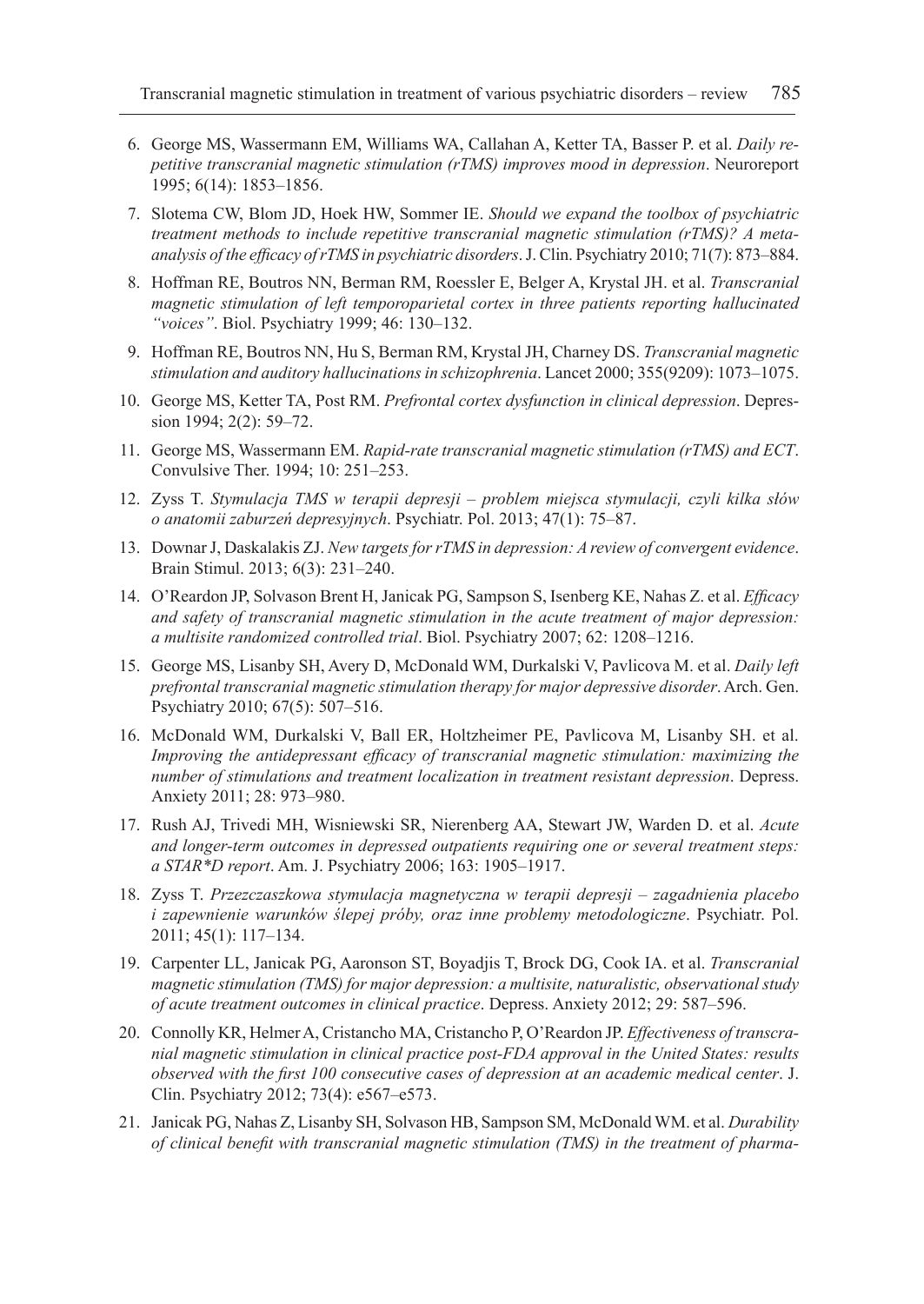*coresistant major depression: assessment of relapse during a 6-month, multisite, open-label study*. Brain Stimul. 2010; 3: 187–199.

- 22. Fitzgerald PB, Grace N, Hoy KE, Bailey M, Daskalakis ZJ. *An open label trial of clustered maintenance rTMS for patients with refractory depression*. Brain Stimul. 2013; 6: 292–297.
- 23. Dolberg OT, Dannon PN, Schreiber S, Grunhaus L. *Transcranial magnetic stimulation in patients with bipolar depression: a double blind, controlled study*. Bipolar Disord. 2002; 2(supl. 1): 94–95.
- 24. Nahas Z, Kozel FA, Li X, Anderson B, George MS. *Left prefrontal transcranial magnetic stimulation (TMS) treatment of depression in bipolar affective disorder: a pilot study of acute safety and efficacy*. Bipolar Disord. 2003; 5: 40–47.
- 25. Tamas RL, Menkes D, El-Mallakh RS. *Stimulating research: a prospective, randomised, doubleblind, sham-controlled study of slow transcranial magnetic stimulation in depressed bipolar patients*. J. Neuropsychiatry Clin. Neurosci. 2007; 19: 198–199.
- 26. Dell'Osso B, Mundo E, D'Urso N, Pozzoli S, Buoli M, Ciabatti M. et al. *Augmentative repetitive navigated transcranial magnetic stimulation (rTMS) in drug-resistant bipolar depression*. Bipolar Disord. 2009; 11: 76–81.
- 27. Zyss T, Zięba A, Dudek D, Datka W, Siwek M, Wróbel A. et al. *Badania drugiej fazy nad skutecznością i bezpieczeństwem długotrwałej powtarzalnej szybkoczęstotliwościowej przezczaszkowej stymulacji magnetycznej w terapii depresji*. Acta Bio-Opt. Inf. Med. Biomed. Eng. 2011; 17(4).
- 28. Zyss T, Dudek D, Zięba A, Gorczyca P, Hese RT, Sieroń A. et al. *Badania kliniczne nad zastosowaniem stymulacji TMS w terapii depresji*. In: Zyss T. ed. *Przezczaszkowa Stymulacja Magnetyczna: w poszukiwaniu nowej metody leczenia depresji*. Krakow: Alfa Medica Press; 2012. p. 262–438.
- 29. Fitzgerald PB, Hoy K, Gunewardene R, Slack C, Ibrahim S, Bailey M. et al. *A randomized trial of unilateral and bilateral prefrontal cortex transcranial magnetic stimulation in treatmentresistant major depression*. Psychol. Med. 2010; 7: 1–10.
- 30. Holtzheimer PE, McDonald WM, Mufti M, Kelley ME, Quinn S, Corso G. et al. *Accelerated repetitive transcranial magnetic stimulation for treatment-resistant depression*. Depress. Anxiety 2010; 27: 960–963.
- 31. Bersani FS, Minichino A, Enticott PG, Mazzarini L, Khan N, Antonacci G. et al. *Deep transcranial magnetic stimulation as a treatment for psychiatric disorders: A comprehensive review*. Eur. Psychiatry 2013; 28(1): 30–39.
- 32. Salomons TV, Dunlop K, Kennedy SH, Flint A, Geraci J, Giacobbe P. et al. *Resting-state cortico-thalamic-striatal connectivity predicts response to dorsomedial prefrontal rTMS in major depressive disorder*. Neuropsychopharmacology 2014; 39(2): 488–498.
- 33. Jin Y, Phillips B. *A pilot study of the use of EEG-based synchronized Transcranial Magnetic Stimulation (sTMS) for treatment of Major Depression*. BMC Psychiatry 2014; 14: 13.
- 34. Silbersweig DA, Stern E, Frith C, Cahill C, Holmes A, Grootoonk S. et al. *A functional neuroanatomy of hallucinations in schizophrenia*. Nature 1995; 378: 176–179.
- 35. Slotema CW, Blom JD, van Lutterveld R, Hoek HW, Sommer IEC. *Review of the efficacy of transcranial magnetic stimulation for auditory verbal hallucinations*. Biol Psychiatry 2014; 76(2): 101–110.
- 36. Hill K, Mann L, Laws KR, Stephenson CM, Nimmo-Smith I, McKenna PJ. *Hypofrontality in schizophrenia: a meta-analysis of functional imaging studies*. Acta Psychiatr. Scand. 2004; 110(4): 243–256.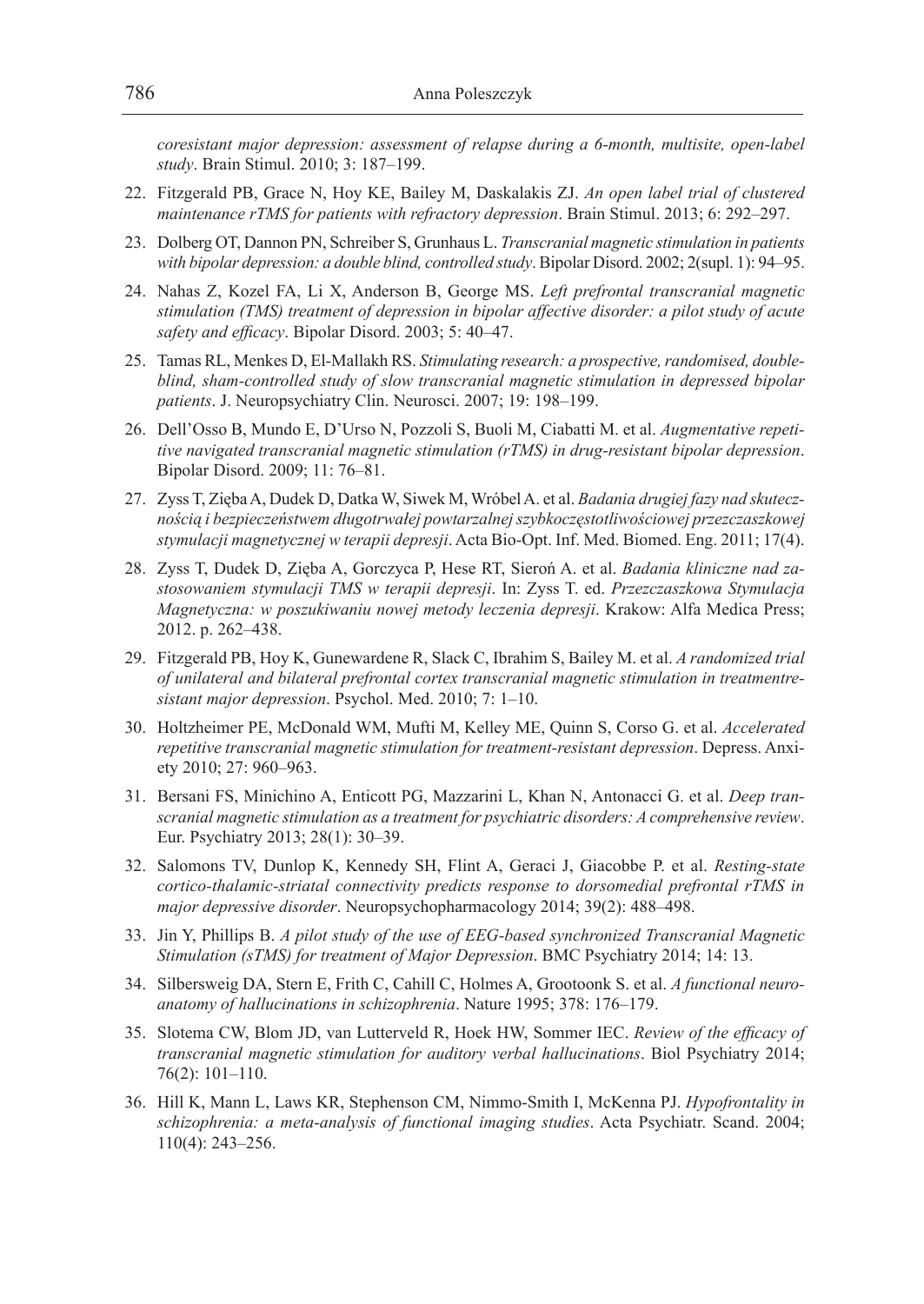- 37. Cohen E, Bernardo M, Masana J, Arrufat FJ, Navarro V, Valls-Solé. et al. *Repetitive transcranial magnetic stimulation in the treatment of chronic negative schizophrenia: a pilot study*. J. Neurol. Neurosurg. Psychiatry 1999; 67: 129–130.
- 38. Fitzgerald PB, Herring S, Hoy K, McQueen S, Segrave R, Kulkarni J. et al. *A study of the effectiveness of bilateral transcranial magnetic stimulation in the treatment of negative symptoms of schizophrenia*. Brain Stimul. 2008; 1(1): 27–32.
- 39. Barr MS, Farzan F, Tran LC, Fitzgerald PB, Daskalakis ZJ. *A randomized controlled trial of sequentially bilateral prefrontal cortex repetitive transcranial magnetic stimulation in the treatment of negative symptoms in schizophrenia*. Brain Stimul. 2012; 5(3): 337–346.
- 40. Schneider AL, Schneider TL, Stark H. *Repetitive transcranial magnetic stimulation (rTMS) as an augmentation treatment for the negative symptoms of schizophrenia: a 4-week randomized placebo controlled study*. Brain Stimul. 2008; 1(2): 106–111.
- 41. Prikryl R, Prikrylova Kucerova H. *Can repetitive transcranial magnetic stimulation be considered effective treatment option for negative symptoms of schizophrenia?* J. ECT 2013; 29: 67–74.
- 42. Freitas C, Fregni F, Pascual-Leon A. *Meta-analysis of the effects of repetitive transcranial magnetic stimulation (rTMS) on negative and positive symptoms in schizophrenia*. Schizophr. Res. 2009; 108: 11–24.
- 43. Dlabac-de Lange JJ, Knegtering R, Aleman A. *Repetitive transcranial magnetic stimulation for negative symptoms of schizophrenia: review and meta-analysis*. J. Clin. Psychiatry 2010; 71: 411–419.
- 44. Del Casale A, Kotzalidis GD, Rapinesi C, Serata D, Ambrosi E, Simonetti A. et al. *Functional neuroimaging in obsessive-compulsive disorder*. Neuropsychobiology 2011; 64: 61–85.
- 45. Greenberg BD, George MS, Martin JD, Benjamin J, Schlaepfer TE, Altemus M. et al. *Effect of prefrontal repetitive transcranial magnetic stimulation in obsessive-compulsive disorder: a preliminary study*. Am. J. Psychiatry 1997; 154: 867–869.
- 46. Berlim MT, Neufeld NH, Van den Eynde F. *Repetitive transcranial magnetic stimulation (rTMS) for obsessive-compulsive disorder (OCD): An exploratory meta-analysis of randomized and sham-controlled trials*. J. Psychiatr. Res. 2013; 47: 999–1006.
- 47. Ruffini C, Locatelli M, Lucca A, Benedetti F, Insacco C, Smeraldi E. *Augmentation effect of repetitive transcranial magnetic stimulation over the orbitofrontal cortex in drug-resistant obsessive-compulsive disorder patients: a controlled investigation*. Prim. Care Companion J. Clin. Psychiatry 2009; 11: 226–230.
- 48. Mantovani A, Simpson HB, Fallon BA, Rossi S, Lisanby SH. *Randomised sham-controlled trial of repetitive transcranial magnetic stimulation in treatment-resistant obsessive-compulsive disorder*. Int. J. Neuropsychopharmacol. 2010; 13: 217–227.
- 49. Gomes PV, Brasil-Neto JP, Allam N, Rodrigues de Souza E. *A randomised, double-blind trial of repetitive transcranial magnetic stimulation in obsessive-compulsive disorder with three-month follow-up*. J. Neuropsychiatry Clin. Neurosci. 2012; 24: 437–443.
- 50. Guse B, Falkai P, Wobrock T. *Cognitive effects of high-frequency repetitive transcranial magnetic stimulation: a systematic review*. J. Neural Transm. 2010; 117(1): 105–122.
- 51. Cotelli M, Calabria M, Manenti R, Rosini S, Zanetti O, Cappa SF. et al. *Improved language performance in Alzheimer disease following brain stimulation.* J. Neurol. Neurosurg. Psychiatry 2011; 82: 794–797.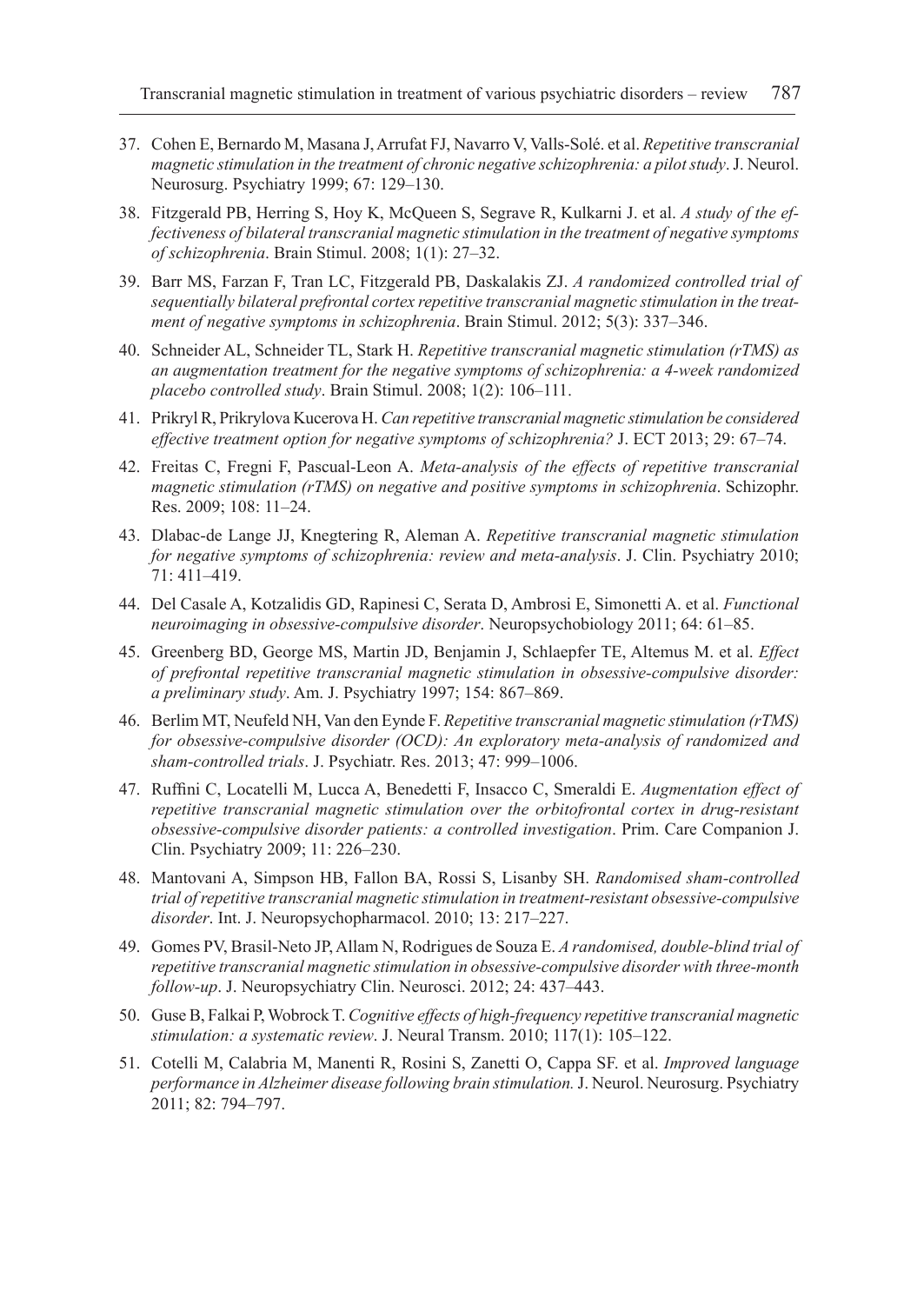- 52. Ahmed MA, Darwish ES, Khedr EM, El Serogy YM, Ali YM. *Effects of low versus high frequencies of repetitive transcranial magnetic stimulation on cognitive function and cortical excitability in Alzheimer 's dementia*. J. Neurol. 2012; 259: 83–92.
- 53. Bentwich J, Dobronevsky E, Aichenbaum S, Shorer R, Peretz R, Khaigrekht M. et al. *Beneficial effect of repetitive transcranial magnetic stimulation combined with cognitive training for the treatment of Alzheimer's disease: a proof of concept study*. J. Neural. Transm. 2011; 118: 463–471.
- 54. Rossi S, Rossini PM. *TMS in cognitive plasticity and the potential for rehabilitation*. Trends Cogn. Sci. 2004; 8(6): 273–279.
- 55. Nardone R, Bergmann J, Christova M, Caleri F, Tezzon F, Ladurner G. et al. *Effect of transcranial brain stimulation for the treatment of Alzheimer disease: a review*. Int. J. Alzheimers Dis. 2012; 2012: 687909.
- 56. Faltenstein M, See R. *A neurocircuitry of addiction: an overview*. Br. J. Pharmacol. 2008; 154(2): 261–274.
- 57. Di Chiara G, Bassareo V, Fenu S, De Luca MA, Spina L, Cadoni C. et al. *Dopamine and drug addiction: the nucleus accumbens shell connection*. Neuropharmacology 2004; 47(supl. 1): 227–241.
- 58. Goldstein RZ, Volkow ND. *Drug addiction and its underlying neurobiological basis: neuroimaging evidence for the involvement of the frontal cortex*. Am. J. Psychiatry 2002; 159(10): 1642–1652.
- 59. Diana M, Spiga S, Acquas E. *Persistent and reversible morphine withdrawal-induced morphological changes in the nucleus accumbens*. Ann. N. Y. Acad. Sci. 2006; 1074: 446–457.
- 60. Strafella AP, Paus T, Barrett J, Dagher A. *Repetitive transcranial magnetic stimulation of the human prefrontal cortex induces dopamine release in the caudate nucleus*. J. Neurosci. 2001; 21(15): RC157.
- 61. Blum K, Chen A, Chen T, Braverman E, Reinking J, Blum S. et al. *Activation instead of blocking mesolimbic dopaminergic reward circuitry is a preferred modality in the long term treatment of reward deficiency treatment syndrome (RDS): a commentary*. Theor. Biol. Med. Model. 2008; 5(1): 24.
- 62. Feil J, Zangen A. *Brain stimulation in the study and treatment of addiction*. Neurosci. Biobehav. Rev. 2010; 34: 559–574.
- 63. Johann M, Wiegand R, Kharraz A, Bobbe G, Sommer G, Hajak G. et al. *Transcranial magnetic stimulation for nicotine dependence*. Psychiatr. Prax. 2003; 30: S129–S131.
- 64. Wing VC, Barr MS, Wass CE, Lipsman N, Lozano AM, Daskalakis ZJ. et al. *Brain stimulation methods to treat tobacco addiction*. Brain Stimul. 2013; 6: 221–230.
- 65. Eichhammer P, Johann M, Kharraz A, Binder H, Pittrow D, Wodarz N. et al. *High-frequency repetitive transcranial magnetic stimulation decreases cigarette smoking*. J. Clin. Psychiatry 2003; 64(8): 951–953.
- 66. Amiaz R, Levy D, Vainiger D, Grunhaus L, Zangen A. *Repeated high-frequency transcranial magnetic stimulation over dorsolateral prefrontal cortex reduces cigarette craving and consumption*. Addiction 2009; 104(4): 653–660.
- 67. Camprodon JA, Martinez-Raga J, Alonso-Alonso M, Shih MC, Pascual-Leone A. *One session of high frequency repetitive transcranial magnetic stimulation (rTMS) to the right prefrontal cortex transiently reduces cocaine craving*. Drug Alcohol Depend. 2007; 86(1): 91–94.